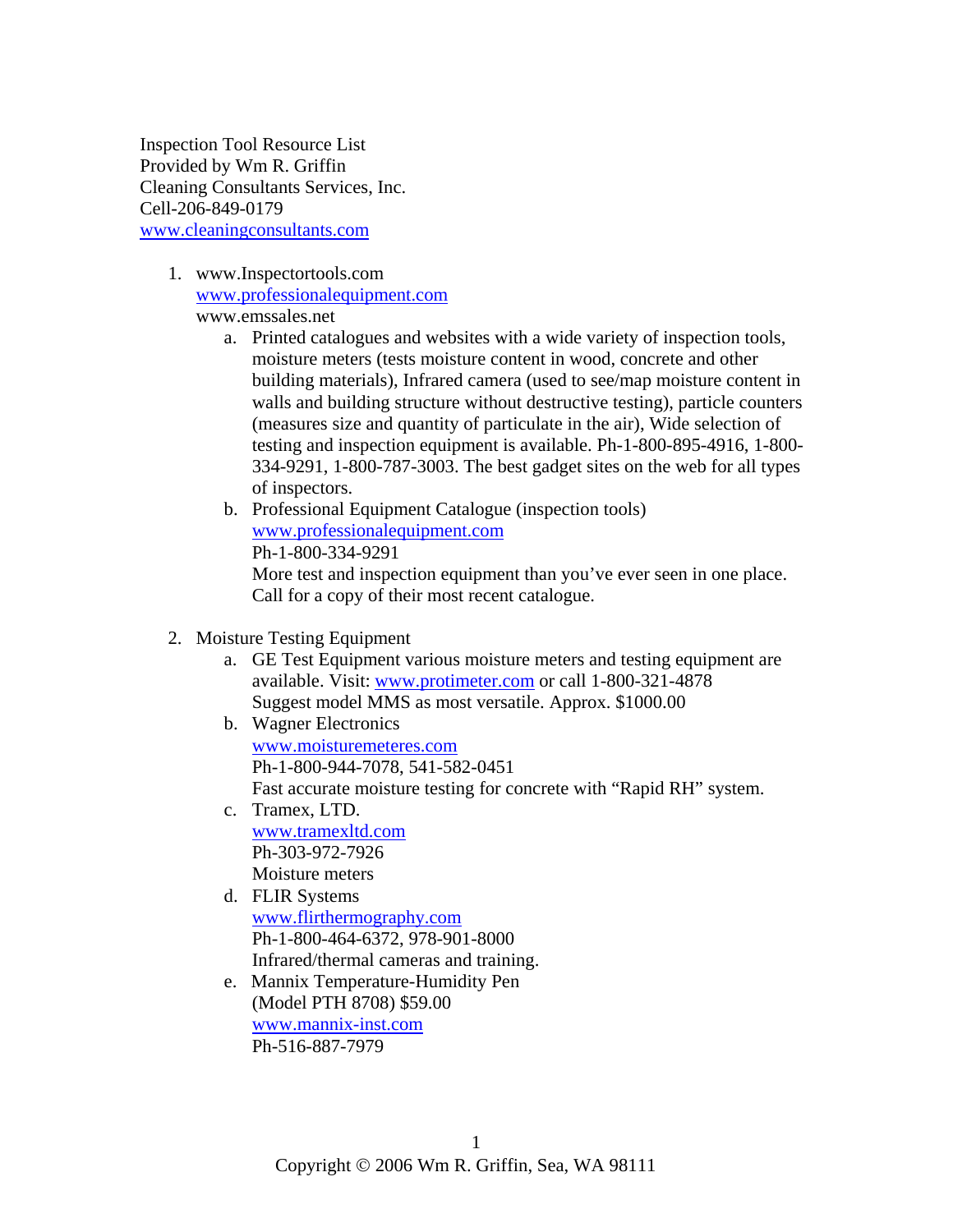- 3. Amazingmagnets.com
	- a. The source for round magnets for finding nails and staples in wood floors. Very powerful. Recommend the .750 size magnets Ph-1-888-727-3327
- 4. Bacteria Tester (Digital)
	- a. Lumitester PD 10 and LuciPac W [www.scildiagnostics.com](http://www.scildiagnostics.com/)
- 5. Conductivity/Resistivity Meter
	- a. Monroe Electronics, Ph-800-821-6001, model 264a www.monroeelectronics.com
- 6. Gloss, Color and Film Thickness Meters
	- a. Horiba, Model IG-320 or IG 331, Approx. \$800.00, [www.wq.hii.horiba.com/gloss.htm](http://www.wq.hii.horiba.com/gloss.htm) or www.alpha-tools.com Available from Eastern Marble and other suppliers, Ph-1-800-643-8818, [www.easternmarble.com,](http://www.easternmarble.com/)
	- b. Various meters are available. BYK-Gardner has meters that measure gloss, film thickness and color. How shiny is the floor or stone? Visit: www.bykgardner.com also visit: [www.elcometer.com](http://www.elcometer.com/) Ph-1-800-343-7721, 301-483-6500
- 7. Slip Meter for Hard Surfaces
	- a. Universal Walkway Tester, [www.nfsi.org](http://www.nfsi.org/) One of several meters available from different sources for testing the relative slipperiness of a hard surface
- 8. Microscopes (pocket to computer type)
	- a. Harper Scientific Inc., www.harperscientific.com Variety of types, sizes 60 to 200 power, costs vary.
	- b. Inexpensive source for 60 to 100 power pocket microscopes [www.biconet.com/tools/60x100x.html](http://www.biconet.com/tools/60x100x.html) \$25.00 and up.
	- c. Radio Shack for 30-power pocket microscope. Under \$15.00.
- 9. UV (black) Lights and Magnifier lamps
	- a. Spectronics Corporation, Ph-1-800-274-8888, 516-333-4840
	- b. Radio Shack. Inexpensive black light.
	- c. Black light pens and light for inspection of fabric and hard surfaces, Creative Solutions, Ph-443-956-5173, [www.inspectoronline.com](http://www.inspectoronline.com/)
	- d. UVIEW Ultraviolet Systems Micro LED Light cordless black light with 12 high intensity UV LED's Model UVU-413060 or 413070 [www.uview.com](http://www.uview.com/)

Ph-905-615-9745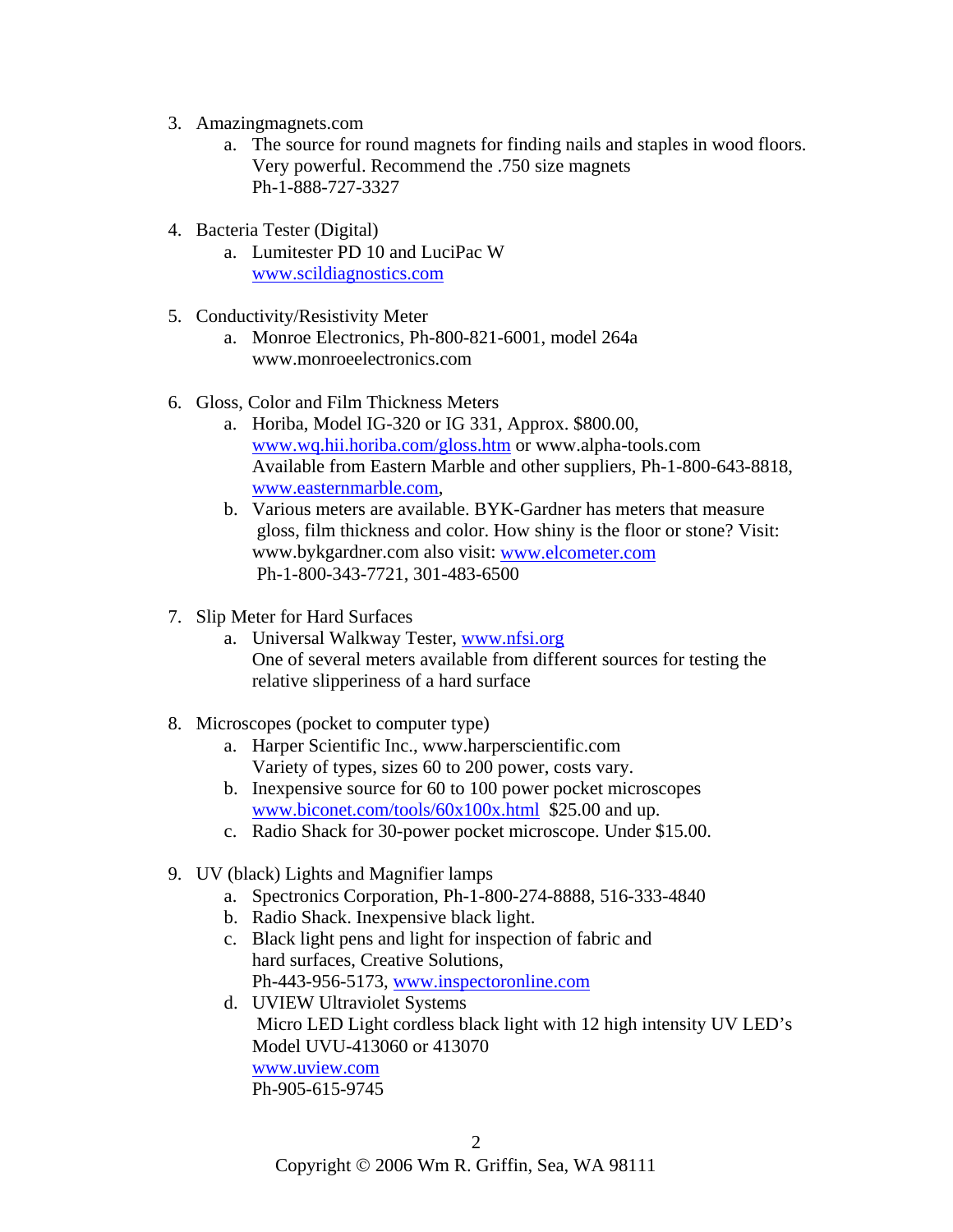- 10. Indoor Air Quality Meter
	- a. Aircuity Equipment, [www.aircuity.com](http://www.aircuity.com/) Ph-617-641-8825 Has the Optima meter and system for testing, tracking and monitoring multiple IAQ conditions.
	- b. Airborne Particle Detection (small hand held unit) ParticleScan CR, [www.iqair.us,](http://www.iqair.us/) Ph-1-877-715-4247
- 11. Cole-Parmer Instrument Co. Sells HVAC testing equipment related to IAQ. Visit; [www.coleparmer.com](http://www.coleparmer.com/) Ph-800-323-4340
- 12. Tuft Bind Scale (up to 8 pounds)
	- a. South Bend pocket scale. Northbrook, IL. Visit your local fishing store or [www.south-bend.com.](http://www.south-bend.com/) (Actually a fish scale but works great for onsite testing)
- 13. Coating Thickness Gauge
	- a. Wet mil gauge to test thickness of freshly applied (wet) coatings on hard surface substrates. [www.encasement.com](http://www.encasement.com/)
- 14. X-Ray Fluorescence (XRF)

A hand held XRF unit (about \$35,000) sends energy in the form of x-ray photons into a sample matrix (fiber, paper, plastic, metal) and the xrays strike electrons in the shells of the atoms present and sends back a signature to the hand held device that measures the energy and number of returning x-rays to determine the quantity and type of elements present in the sample.

Once the price comes down and the size of the device shrinks to that of a cell phone or smaller, the subjective process we now call quality control inspections will take on a whole new meaning once they are based on quantitative measurements.

I attended a presentation sponsored by the Carpet and Rug Institute (CRI) [\(www.carpet-rug.org](http://www.carpet-rug.org/)). The CRI has partnered with NASA (National Aeronautics and Space Administration) ([www.nasa.gov\)](http://www.nasa.gov/) and KeyMaster Technology [\(www.keymastertech.com](http://www.keymastertech.com/)) to use XRF technology to analyze what's left behind after carpeting has been cleaned.

- 15. Dust, Soil and Particle Indentification Analysis
	- a. LA Testing, Ph-800-755-1794, [www.LATesting.com](http://www.latesting.com/)